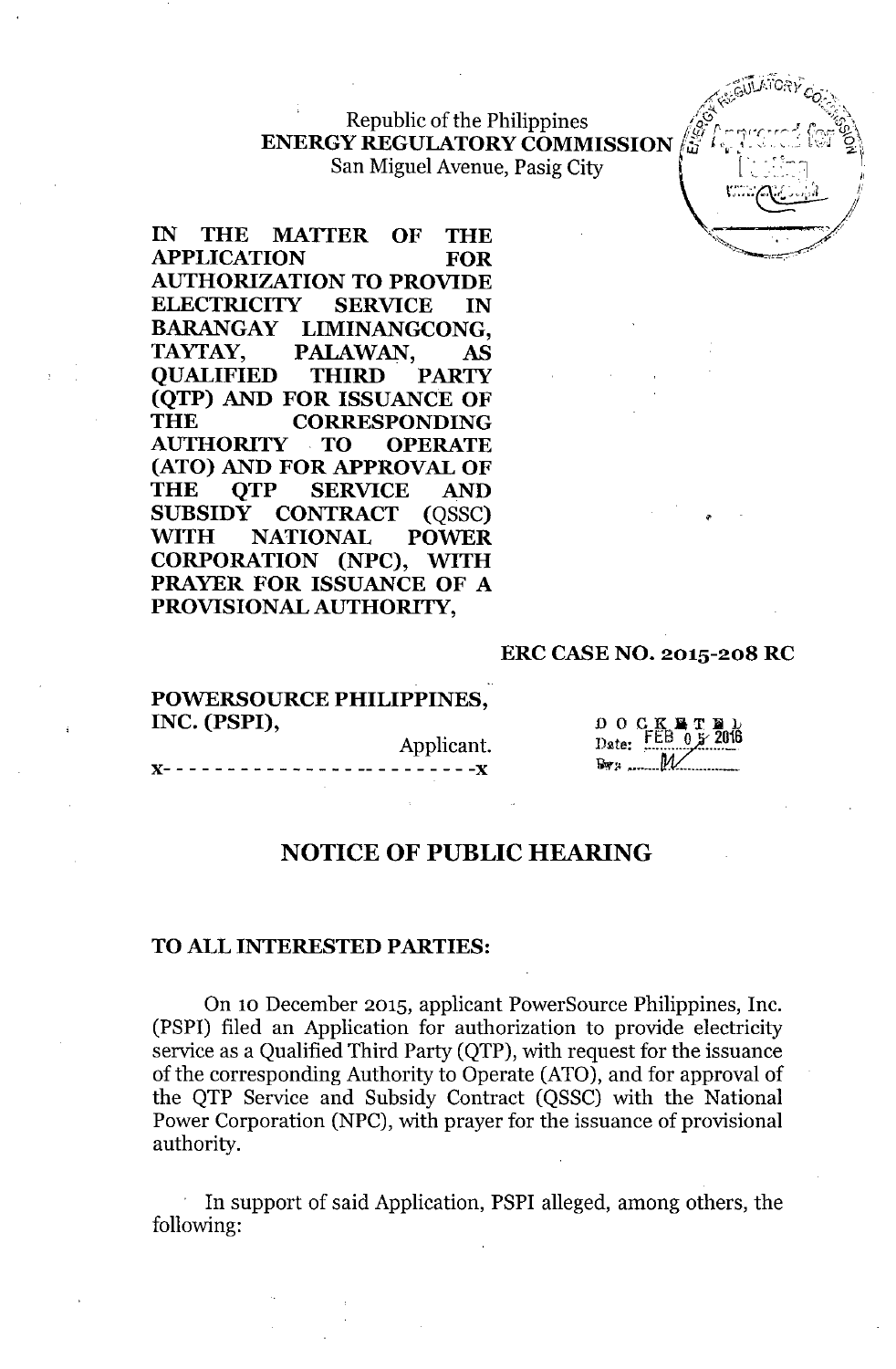- 1. This is an Application for authorization to provide electricity service with request for the issuance of the corresponding Authority to Operate (ATO) as a Qualified Third Party (QTP) in Barangay Liminangcong, Taytay, Palawan, filed pursuant to and by virtue of the Rules for the Regulation of the Qualified Third Parties Performing Missionary Electrification in Areas Declared Unviable by the Department of Energy (ERC QTP Guidelines), as approved in ERC Resolution No. 22, Series of 2006.
- 2. The instant Application likewise seeks the approval of the QTP Service and Subsidy Contract (QSSC)<sup>1</sup> dated 9 October 2015, executed by and between PSPI and the NPC, including the Full Cost Recovery Rate (FCRR) provided therein. A copy of the QSSC is attached to the Application as **Annex** "A".
- 3. PSPI is a corporation duly organized and existing under the laws of the Republic of the Philippines with its principal office at the 10th Floor, The Athenaeum Building, 160 Leviste Street, Salcedo Village, Makati City, Metro Manila. Copies of Applicant's relevant corporate documentation such as the Certificate of Registration with the Securities and Exchange Commission (SEC), Articles of Incorporation, latest Audited Financial Statements and latest General Information Sheet are attached to the Application as **Annexes** "B", "C", "D", and "E" respectively.
- 4. Applicant has the full legal, financial and technical capacity to operate. At present, the Department of Energy (DOE) still has to issue the Certificate of Endorsement stating that Applicant was prequalified in accordance with DOE Circular No. 2004- 06-006 and DOE Circular 2005-12-011. A copy of the Certificate of Endorsement will be attached to the Application as Annex "F" once it is released by the DOE.
- 5. Applicant may be served with orders or other legal processes through the undersigned counsel.

# **COMPLIANCE WITH PRE-FILING REQUIREMENTS**

6. In compliance with Rule 6 of the ERC Rules of Practice and Procedure, approved by the Commission on 22 June 2006 as Resolution No. 38, Series of 2005, Applicant has furnished the

<sup>&</sup>lt;sup>1</sup> The QTP Service and Subsidy Contract (QSSC) is the resulting legal document after combining the provisions of the QTP Service Contract (QSC) and Subsidy Disbursement Agreement (SDA).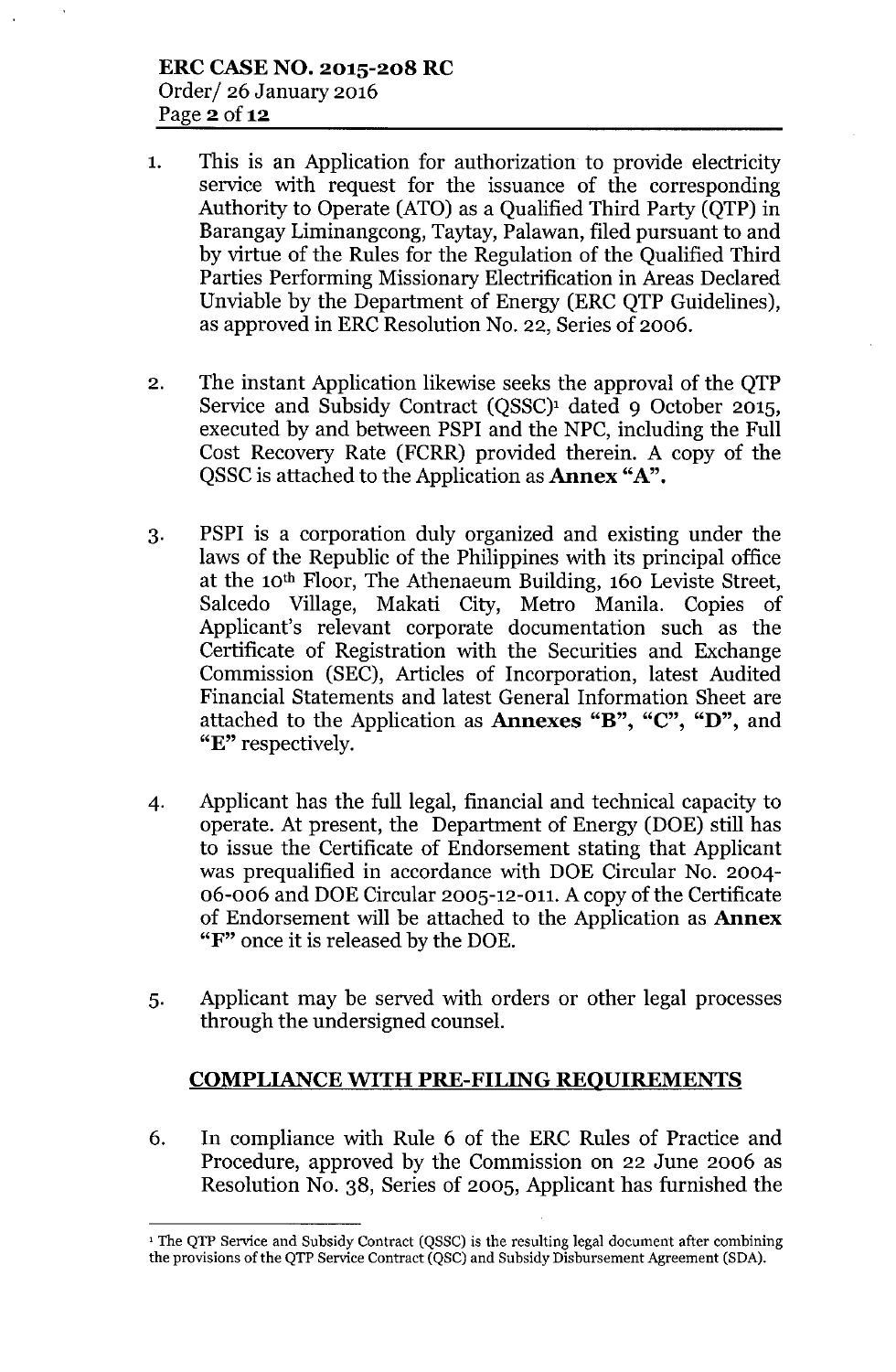Sangguniang Bayan of the Municipality of Taytay with copies of the Application with all its annexes. Copies of the certifications from the Sangguniang Bayan of the Municipality of Taytay attesting to the fact of such service are attached as **Annex** "G" of the Application.

7. Furthermore, Applicant has caused the publication of the present Application in its entirety in a newspaper of general circulation within the Municipality of Taytay. Copies of the corresponding Affidavit of Publication and the newspaper are attached to the Application as Annexes "H" and "H-1", respectively.

# STATEMENT OF FACTS

- 8. Under Section 59 of Republic Act No. 9136 or the Electric Power Industry Reform Act of 2001 (EPIRA) and Rule 14 of its Implementing Rules and Regulations (IRR), the provision of electric service in remote and unviable areas that a distribution utility is unable to service shall be opened to QTP.
- 9. As stable and reliable supply of power is essential to economic growth and sustainability, the electricity service provided by a QTP is envisaged to spur development in an economically unviable area and, in the long term, elevate such area to a level of viability. However, the provision of electricity service in unviable areas is expectedly costly and not economically feasible. It would not be reasonable to charge consumers in rural and remote areas high cost of providing such service.
- 10. In accordance with Section 70 of the EPIRA, the entry of QTPs to stimulate economic growth in unviable areas is made feasible by a subsidy sourced from the Universal Charge for Missionary Electrification (UC-ME). This enables a QTP to operate viably while charging its consumers rates that are reasonably acceptable in the area, as may be determined by the Commission.
- 11. Pursuant to Sections 59 and 70 of the EPIRA and its IRR, the DOE issued Department Circular No. 2004-06-006, which prescribes the qualification criteria for QTPs, and Department Circular 2005-12-011, which prescribes the guidelines for the participation of QTPs for provision of electric service in remote and unviable areas.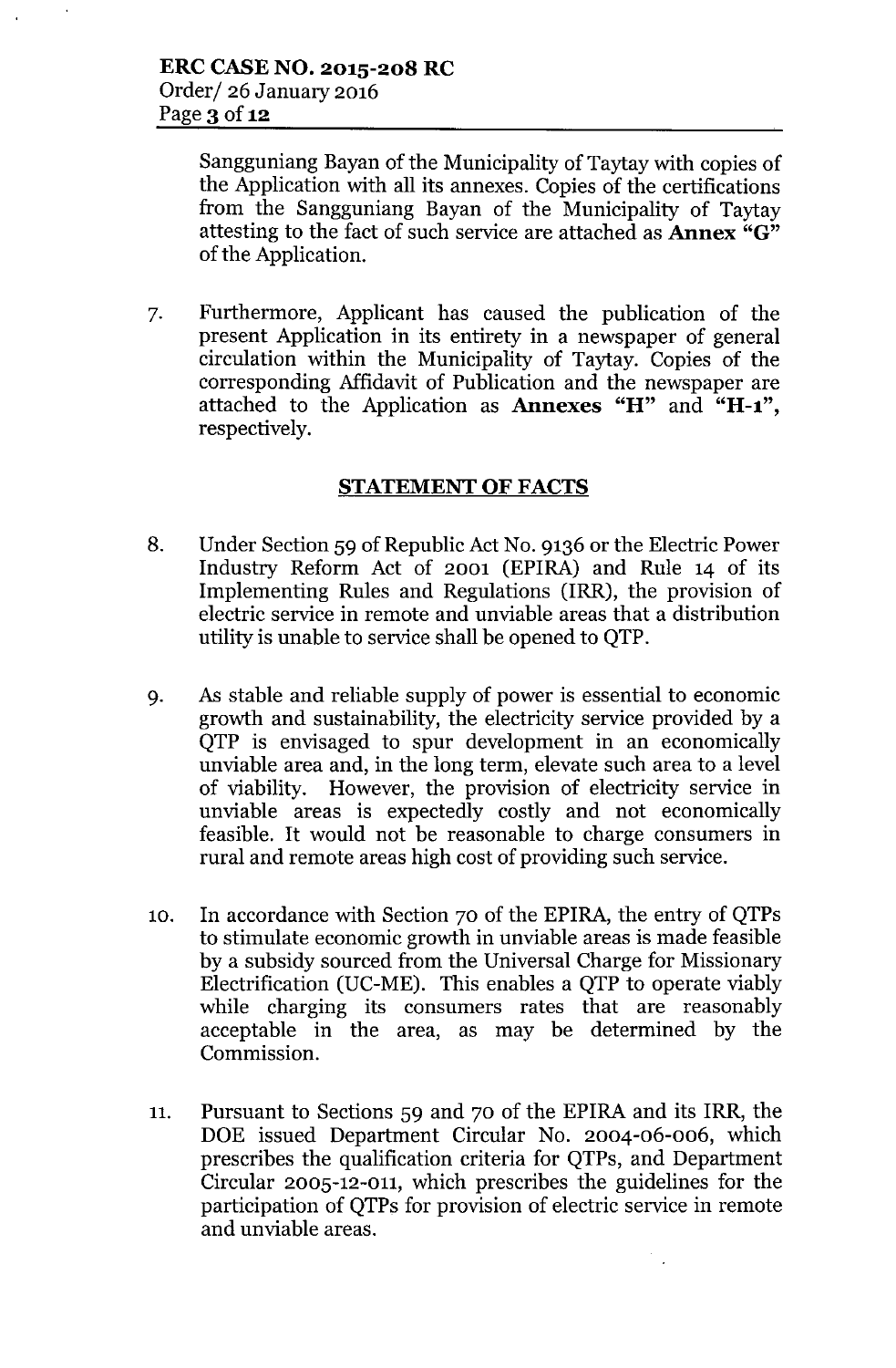- 12. At the time when the regulatory and administrative framework for QTP projects, including mechanisms for the availment of DC-ME subsidy by QTPs, were still being developed, Applicant already commenced its operations as a QTP in Barangay Rio Tuba, Bataraza, Palawan (Rio Tuba) and in Malapascua Island, Barangay Logon, Daan Bantayan, Cebu and was about to begin its operations in Balut Island, Saranggani, Davao Occidental and in Barangays Candawaga and Culasian, Rizal, Palawan.
- 13. Applicant is a pioneer QTP having been issued the very first Authority to Operate as a QTP in the entire country for its Rio Tuba electrification project. This exemplifies the successful economic upliftment of a remote and unviable area through the entry of a QTP.
- 14. The QTP Service Area. Liminangcong is a coastal barangay in the Municipality of Taytay, Palawan (the QTP Service Area). It is a remote and unviable area within the franchise area of Palawan Electric Cooperative, Inc. (PALECO). A location map and description of the QTP Service Area is attached to the Application as **Annex** "I".
	- 14.1. The QTP Service Area is located about 30 kilometers South from El Nido, Palawan and connected to the National Highway via gravel road. There is a total of 709 households covering 9 puroks.
	- 14.2. In Liminangcong, there is a Barangay Power Association (BAPA) which operates a 1x100 kW and 1x40 kW diesel gensets 10 hours daily from 2PM to 12MN. The existing 13.2 kV distribution system needs some rehabilitation due to damaged electrical poles. It also requires line extension to several sitios and line upgrade for better quality of electric services.
- 15. Selection of Applicant as Service Provider. In an Agreement entered into in 2009, the Provincial Government of Palawan (PGP), after a competitive selection process, granted to PSPI the right to perform the electricity service in any of the waived areas in Palawan. A photocopy of the Agreement, forming an integral part of the Application, is attached thereto as **Annex** "J".
	- 15.1. The original agreement in 2009 was reiterated and reinforced in a Revised Master Agreement duly executed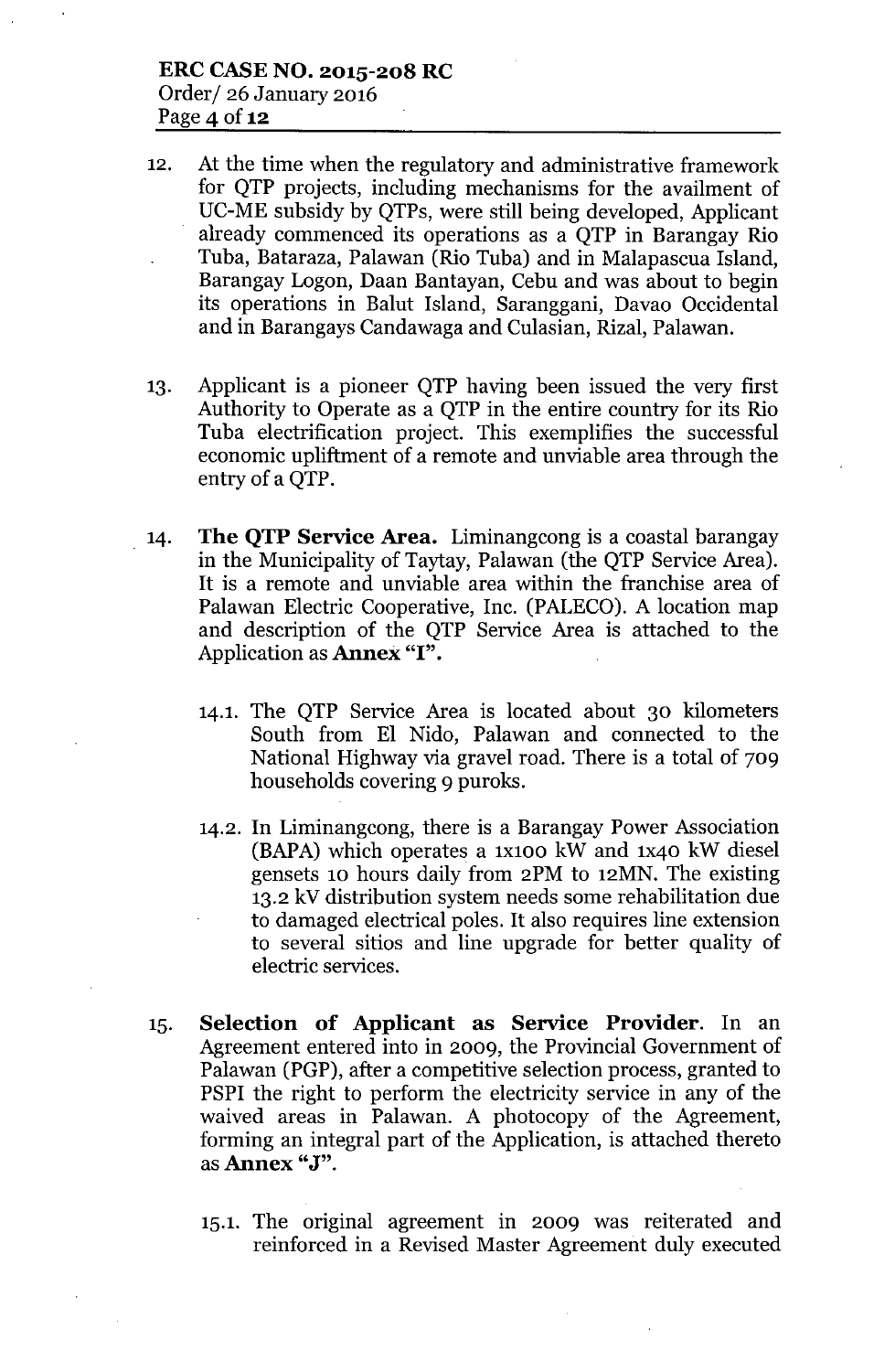by PGP and PowerSource in 14 February 2013 at Barangay Liminangcong, Taytay, Palawan.

- 15.2. In the Revised Master Agreement, PGP in effect assigned to PowerSource all of PGP's rights and interests under the MOA entered into with PALECO.
- 16. Declaration of QTP Service Area as a Remote & Unviable Area and PALECO's Waiver of Service. In Resolution No. 001, Series of 2005, dated 10 January 2005, PALECO formally waived its franchise privilege in several barangays, including Liminangcong, in favor of a QTP.
	- 16.1. As a result of said declaration and by virtue of the Memorandum of Agreement (MOA) dated 15 March 1995 and Subsidiary MOA dated 21 August 2000, PALECO agreed to implement a joint energy prerogative with PGP, granting the latter the right to operate, maintain, and provide electricity in the waived areas. The said Subsidiary MOA stated that the operation, management, and maintenance of the project shall be governed through a separate MOA. A Copy of the separate MOA dated 2001 is attached to the Application as **Annex "K"**.
	- 16.2. After the competitive selection process, PowerSource was granted, by virtue of the previous and Revised Master Agreement, all of PGP's rights and interests under the MOA and Subsidiary MOA with PALECO. By virtue thereof, a Waiver Agreement was entered into with PALECO on 17 July 2013. A copy of the Waiver Agreement is attached as **Annex "L"** of the Application.
- 17. QTP Operations. Before Applicant begun its operation in Barangay Liminangcong, there was minimal electrification service operated and managed by the BAPA System.
	- 17.1. Due to constant pressure from the local government units and residents, Applicant conceded to their request and began construction and eventual operations. Applicant is currently operating from 2PM to 12MN. Applicant intends to provide 24/7 electricity service. The community population of 709 households will initially yield significant sales of 252,939 kWh on the first year.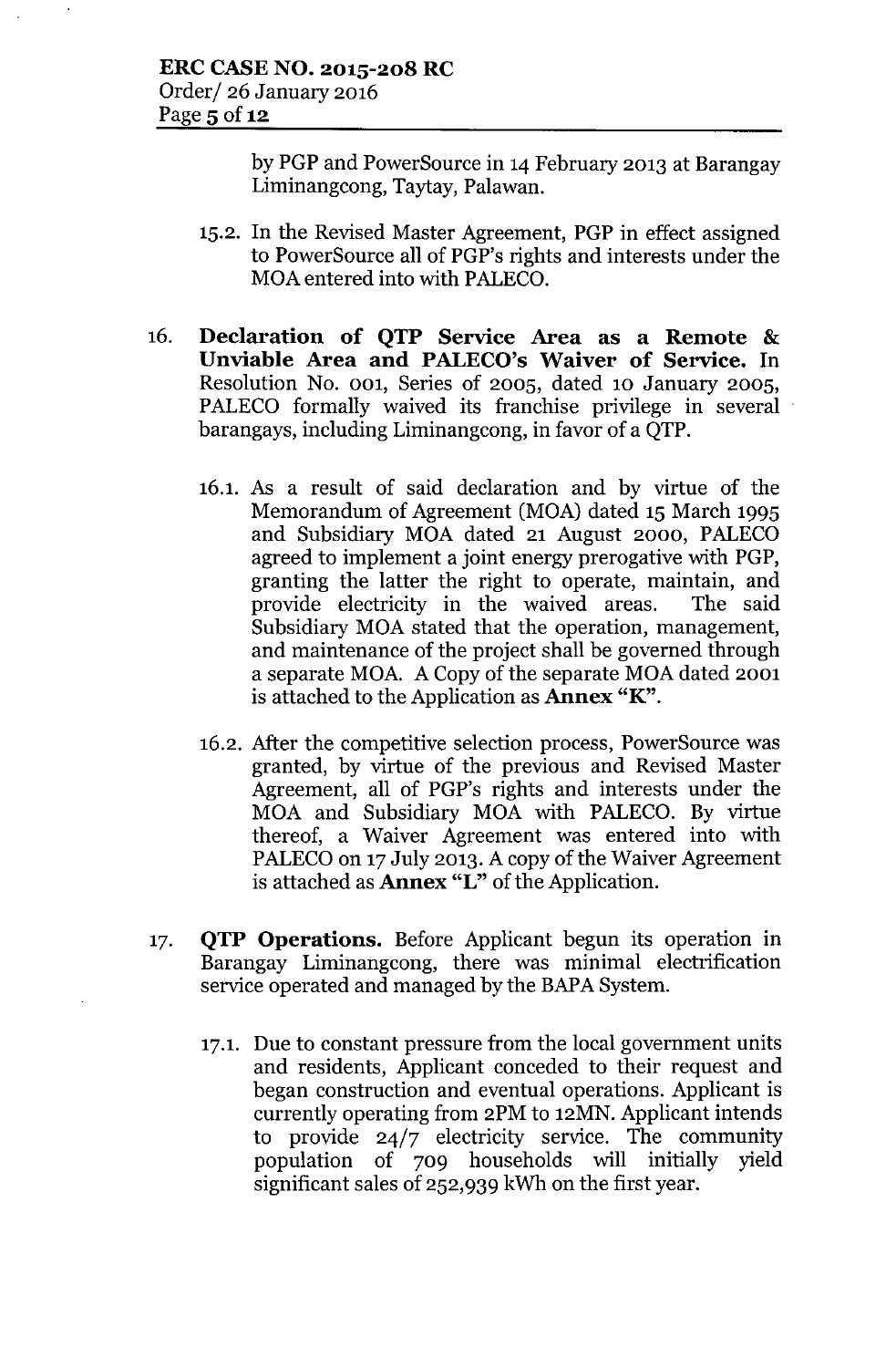- 17.2. QTP operations shall be for a period of fifteen (IS) years in accordance with the Waiver Agreement with PALECO and the QTP Service and Subsidy Agreement with NPC.
- 17.3. Applicant's project has been a realization of the goal of the QTP program which is to stimulate economic progress in remote and unviable areas through electrification. The beneficial impact of stable and reliable electricity service to the economy of the local community in the QTP Service Area as well as the daily lives of the consumers cannot be overstated.
- 18. Formation of Project Company for Liminangcong Similar to its plans in the Rio Tuba Project and Malapascua Project, Applicant intends to incorporate a project company that will invest in the electricity service and perform the functions of a QTP in the QTP Service Area. Correspondingly, Applicant will assign its ATO as a QTP and transfer its rights and interests in the QTP project to the said project company upon the approval of this Application.

## SIGNIFICANT ASPECTS OF THE PROJECT AND THE QTP SERVICE AND SUBSIDY AGREEMENT

- 19. Under the QSSA, Applicant shall provide 24-hour electricity service in the QTP Service Area for a term of fifteen (15) years. In order to ensure that Applicant will be able to viably serve the QTP Service Area, it may be allowed to avail of the UC-ME Subsidy.
	- 19.1. The Generation Facilities. Due to small loads in offpeak hours, Applicant will install a modular, flexible and highly redundant diesel generating plant based on three (3) units of small high speed gensets, 3x36 kW, on the first year of operation. This ensures modest capital cost and maximum flexibility in the early years of operations.
	- 19.2. Copies of the Certificate of Non-Coverage (CNC) issued by the Department of Environment and Natural Resources (DENR) and Certificate of Compliance (COC) issued by the Commission covering the diesel generating units currently installed in the site are attached to the Application as Annexes "M" and "N".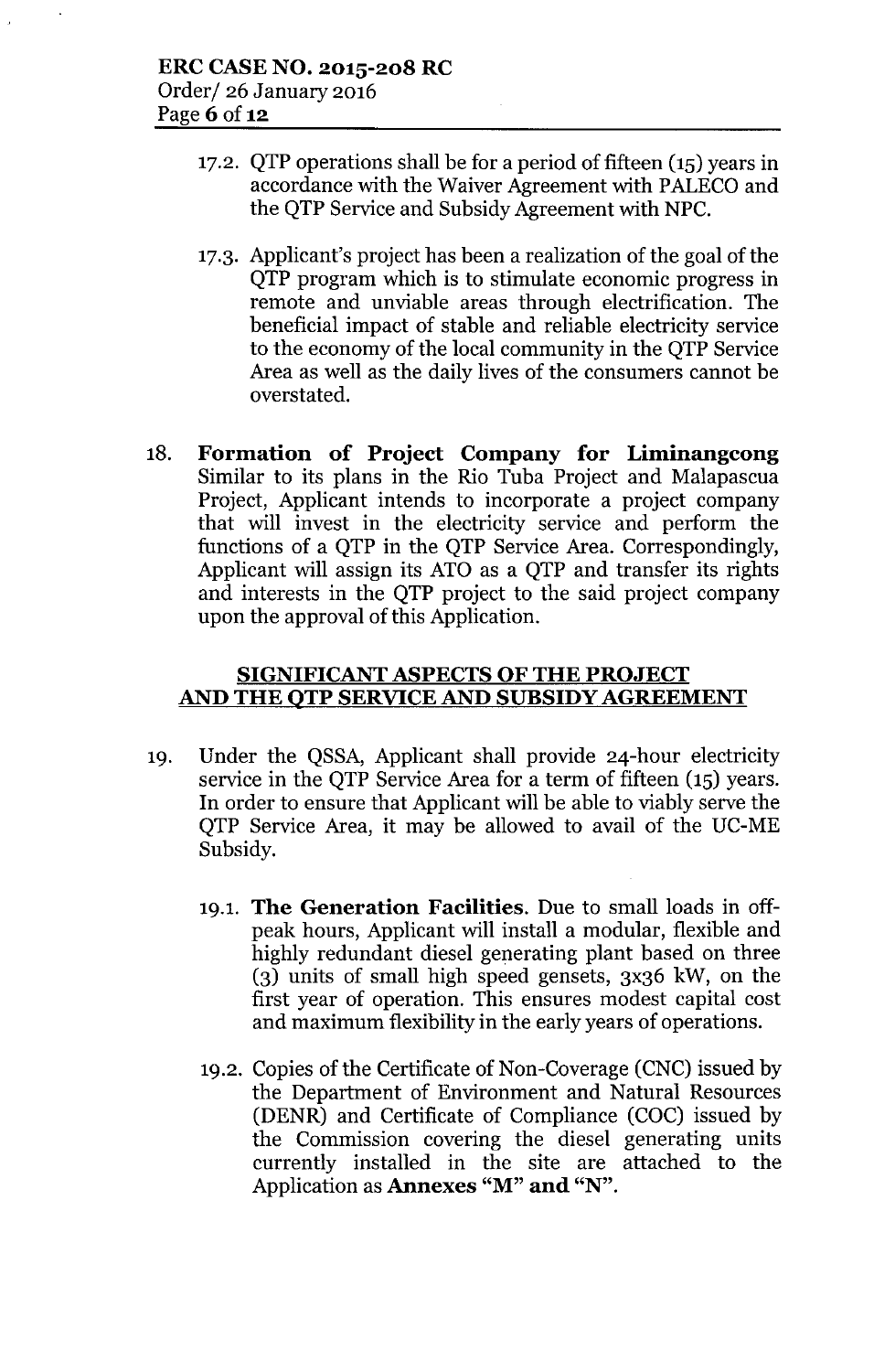- 19.3. Applicant intends to comply with Renewable Portfolio Standards and source a certain percentage of its power supply from renewable energy technology. Applicant shall conduct resource assessment and determine the optimal integration of renewable energy in the distribution system.
- 19.4. Availment of UC-ME Subsidy. The QSSC provides the terms and conditions governing Applicant's availment of the DC-ME Subsidy. For the provision of electricity service, Applicant shall charge and collect from its end users the SARR. Should the FCRR be higher than the SARR, Applicant shall be entitled to recover the difference from the DC-ME Subsidy through the mechanism provided in the QSSC.
- 20. Financial Plans/Sources of Funds. Applicant intends to enter into a long-term lease agreement with a credible generator set(genset)-leasing company in order to minimize generation cost. A long-term lease reduces the up-front capital required and ensures optimal genset operation. In the longterm lease agreement, the genset-leasing company guarantees the necessary genset performance metrics including fuel efficiency, plant availability, and the fixed and variable costs, thereby creating an additional layer of power supply stability.

Fuel supply shall be arranged through a purchase contract with the current fuel provider of NPC. The fuel supply contract shall be established mutually to ensure continuous plant operations. A detailed discussion of the funding/financial aspects of the project is attached as Annex "0" of the Application.

- 20.1. Project Cost. The total capital cost is Twenty Million Seven Hundred Sixty-Eight Thousand Five Hundred Sixty-Five Pesos (Php20,768,565.00), consisting of the costs of the plant equipment, buildings, capitalized expenses and working capital for initial stocks of fuels and lubes and mobilization during plant trials and personnel training. A summary of the project cost components is contained in **Annex** " $P$ " of the Application.
- 20.2. Debt/Equity Ratio. The debt-equity ratio for the capital cost of the Generation Facilities shall be 67:33.
- 20.3. Computation of Return on Investment/Weighted Average Cost of Capital. The Weighted Average Cost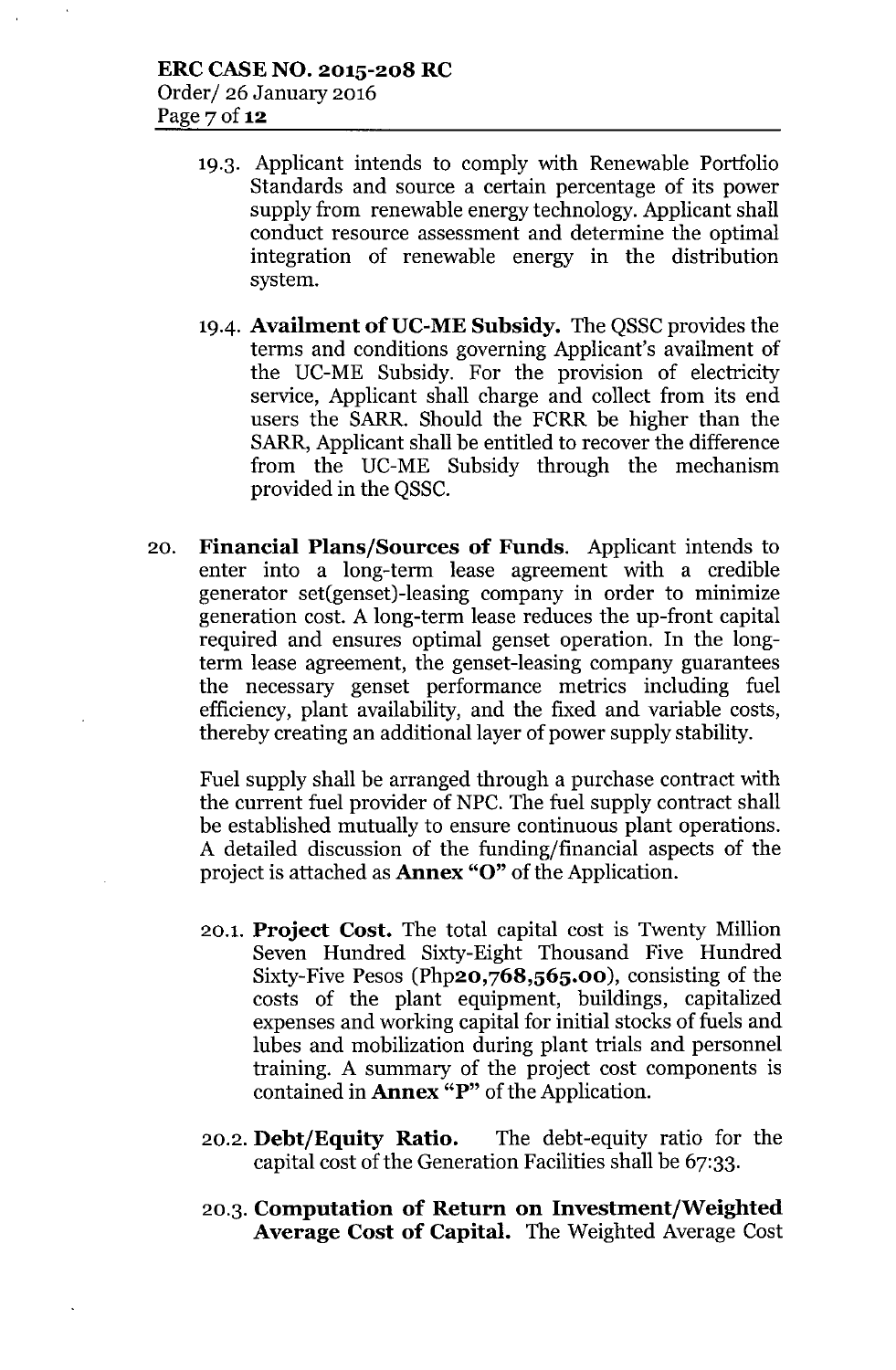of Capital (WACC) for the project is  $10.5\%$  p.a. This was obtained based on an interest of 9.S %p.a. on debt capital.

- 20-4. The minimum desired return for equity capital for the project and the cost of debt capital are placed at 12.S9% p.a. and 9.S% p.a., respectively, to reflect the significantly higher risks associated with providing electricity service in a remote and unelectrified rural community without an offtake guaranteed by a contractual counter-party. A computation of the above WACC is contained in Annex "Q" of the Application.
- 21. Purchased Power Rate. The Full Cost Recovery Rate (FCRR) consists of a levelized base rate of 37.09/kWh, which shall be automatically adjusted for each billing period based on Philippine and US consumer price indices as well as actual fuel costs, in accordance with the adjustment mechanisms in the QSSC. Pursuant to the ERC QTP Guidelines, Applicant shall charge and collect from the end-users SARR. Should the FCRR be higher than the SARR, Applicant shall be entitled to recover the difference from the UC-ME Subsidy. A detailed discussion on the FCRR, including its breakdown and the rationale supporting the indexation, is attached as Annex "R" of the Application.
	- 21.1. Breakdown of the FCRR. The FCRR reflects fifteen  $(15)$  years of operations and the use of the WACC of 10.5% as discounting factor for all costs and generated electricity. A sample computation of the FCRR and the ME Subsidy requirement is attached to the Application as Annex "8".
- 22. Cash Flow.
	- 22.1 Initial Costs, Operating and Maintenance Expenses. The initial capital costs for the project consist of the diesel plant cost at Php20,768,565.00. The capital costs for the first five  $(5)$  years, as well as the breakdown of the operating and maintenance expenses for the fifteen  $(15)$ -year term of the QSSC, are shown in **Annex** "T" of the Application.
- 23. Projected Demand. The hourly average load curve is presented in Annex "U". Considering the nature of the project,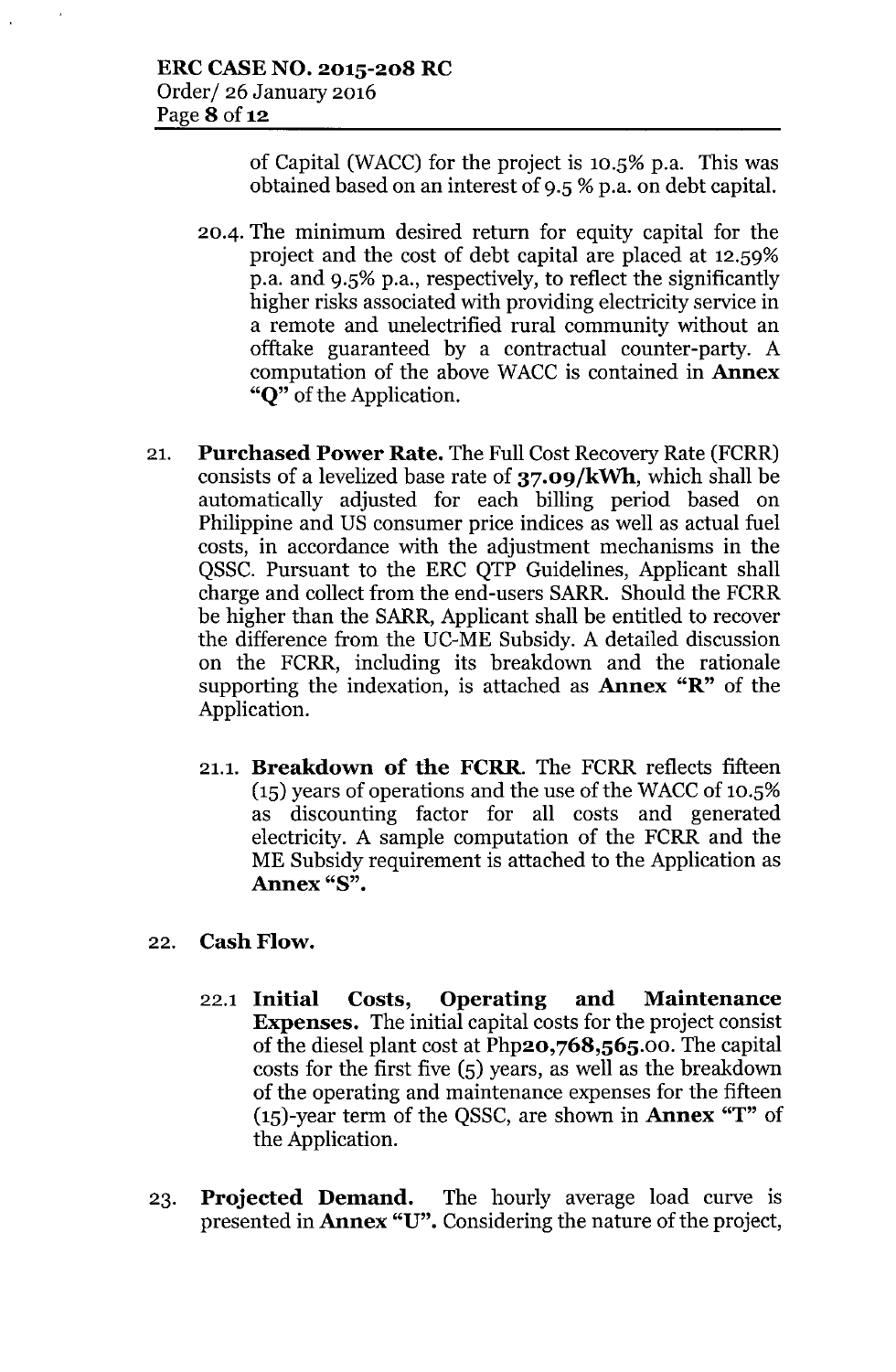there is no minimum energy off-take, as the sale of power is based on actual energy consumed by each end-user consumer.

The FCRR is determined based on an assumed annual increase in actual energy consumed at four percent (4%). A detailed discussion on the projected demand is contained in **Annex** "V" of the Application. From January 2013 until present, the average load growth in Liminangcong is 5.91%. Moderately, 4% annual increase is assumed in the Financial Model. The historical load and Customer connection profile are shown in **Annex** "W" of the Application.

24. **Procurement of Fuel.** Applicant is sourcing and will source its future diesel fuel supply from potential suppliers willing to deliver fuel to the site. Applicant will procure fuel from the least expensive supplier should additional suppliers become available. Applicant will source its biomass fuel from local farmers and it will also develop its own plantation that may generate the needed biomass fuel.

# **RATE IMPLICATIONS OF THE QTP SERVICE AND SUBSIDY AGREEMENT**

25. The grant of an Authority to Operate and the approval of the QSSC, along with the corresponding subsidy support, will enable the Applicant to operate viably and, at the same time, charge a lower tariff on its customers in the QTP Service Area. In the absence of an ERC-approved SARR, the tariff to be charged by the Applicant shall be equivalent to the ERCapproved retail rate of DASURECO, in accordance with Section **II,** Article IV of the ERCQTP Guidelines.

The following table shows the impact of the QSSC on the electricity rates:

|                                            | <b>Before ERC</b><br>approval | $\therefore$ After ERC $\therefore$<br>Provisional<br><b>Authority or</b><br><b>Final Approval</b> |
|--------------------------------------------|-------------------------------|----------------------------------------------------------------------------------------------------|
| True cost of electricity<br>service (FCRR) | Php33.15/kWh <sup>*2</sup>    | Php37.09/kWh $*$                                                                                   |

<sup>•</sup> Subject to periodic adjustments based on consumer price indices, foreign exchange rate, and actual costs, fuel cost adjustment

<sup>••</sup> As of September 2015, VAT-exclusive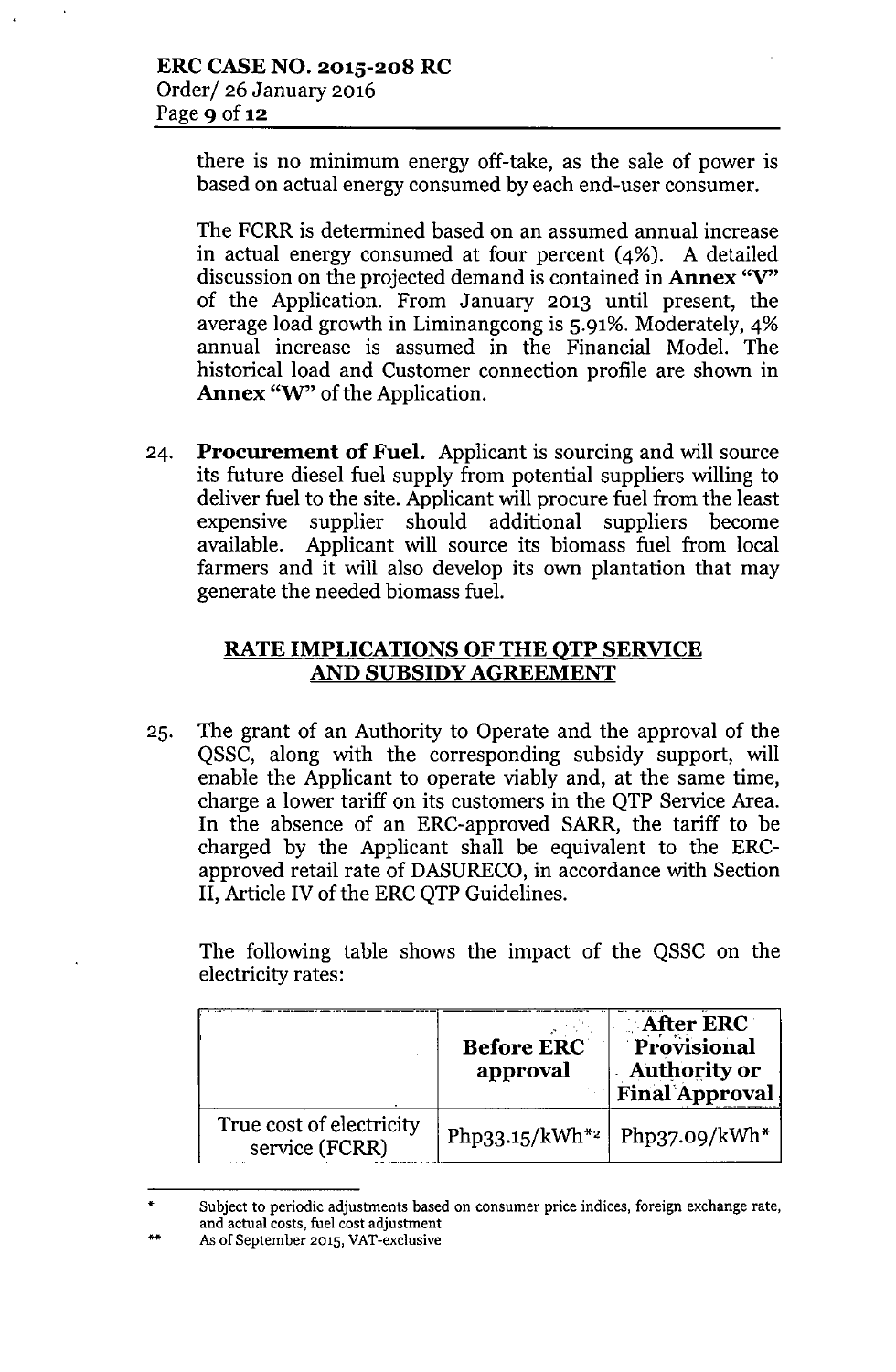| Rate paid by consumers $\vert$ Php33.15/kWh** |               | Php8.5/kWh   |
|-----------------------------------------------|---------------|--------------|
| Subsidy requirement                           | none provided | Php28.59/kWh |

- 26. The subsidy component necessary for the continued supply of electricity that will sustain the economic growth of the QTP Service Area results in an impact on the Universal Charge in the amount of  $Php28.59/kWh$ .
- 27. Applicant respectfully submits that the aforementioned amount is more than reasonable considering the 24-hour, enterprise level service provided under the QSSC that directly results in the significant economic upliftment and improvement in the quality of life in the QTP Service Area which is beyond anything possible in the traditional 6 to 12 hour rural electrification systems.

## **ARGUMENTS IN SUPPORT OF REQUEST FOR INTERIM RELIEF & PROVISIONAL AUTHORITY (PA) TO OPERATE IN THE QTP AREA**

- 28. Rule 14 of the Commission's Rules of Practice and Procedure authorizes the issuance of a PA and/or an interim relief prior to a final decision, provided that the facts and circumstances warrant the issuance thereof.
- 29. Furthermore, the PA will be submitted by the Applicant to its prospective lenders as a requirement for the grant of loans, necessary to finance the project.
- 30. Moreover, be it emphasized that the Applicant has already secured offers from third parties for the lease of the rights to the generation and distribution facilities for the project. Applicant is, therefore, constrained to request for the issuance of the PA before the expiration of the aforesaid offers.
- 31. In the matter of interim relief, Applicant is seeking to collect a lower rate through the Subsidized Approved Retail Rate (SARR) instead of the Full Cost Recovery Rate (FCRR) as ordered by the ERC in consideration of the limited paying capacity of its consumers. To stress, the electrification of the QTP Service Area will not be possible if consumers were charged at true cost.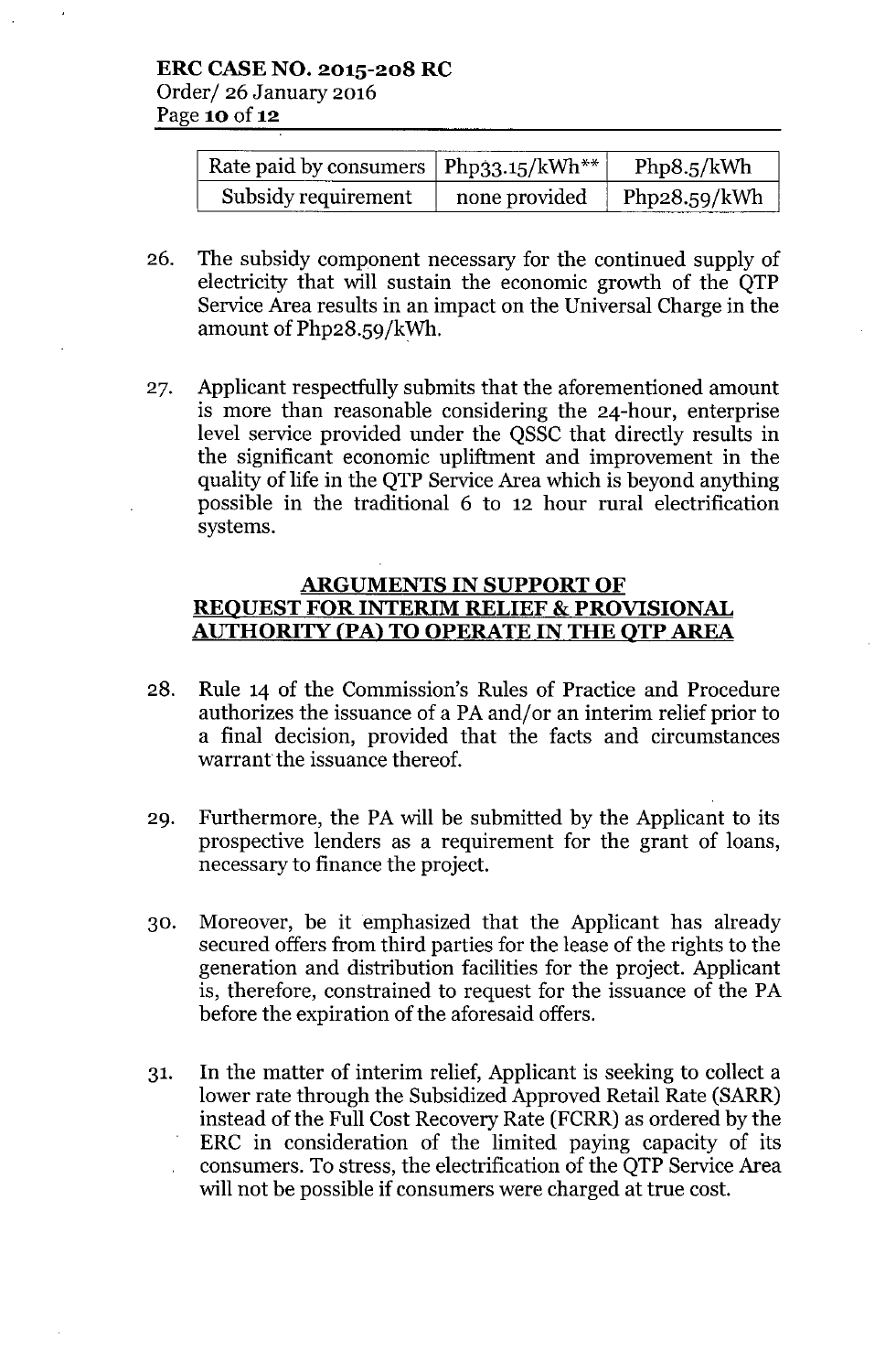32. Finally, the success of this project with the regulatory imprimatur of this Commission will pave way for further investment by the Applicant in more projects designed to spur economic growth in remote and unviable areas through the provision of a 24-hour reliable electricity service. Applicant's interest in other project sites will be dependent on the success of the present Application, particularly on the availment of the necessary subsidy support under the QTP program. With such support, Applicant looks forward to replicating the success of this project in other areas.

## **PRAYER**

- 33. PSPI prays that, at the soonest possible time, the Commission grants it provisional and interim relief as follows:
	- 33.1. Applicant be granted Authority to Operate as a Qualified Third Party under the ERC QTP Guidelines;
	- 33.2. A Provisional Authority to Operate in the QTP Area be immediately issued in favor of the Applicant pending ERC Resolution.
	- 33.3. The QTP Service Contract, including the Full Cost Recovery Rate therein, be approved;
	- 33-4. Applicant be authorized to charge its customers a tariff equivalent to the ERC-approved retail rate of PALECO, in accordance with Section **II,** Article IV of the ERC QTP Guidelines; and
	- 33.S. Applicant be permitted to recover from the DC-ME Subsidy the difference between the FCRR and rate charged by Applicant to its consumers; and to this end, NPC be directed to release to Applicant such subsidy in accordance with the terms of the QTP Service Contract.

The Commission has set the Application for initial hearing, expository presentation, pre-trial conference and evidentiary hearing on **17 March 2016 (Thursday) at ten o'clock in the morning (10:00 A.M.) at the barangay covered court of Liminangcong, Taytay, Palawan.**

All persons who have an interest in the subject matter of the proceeding may become a party by filing, at least five (S) days prior to